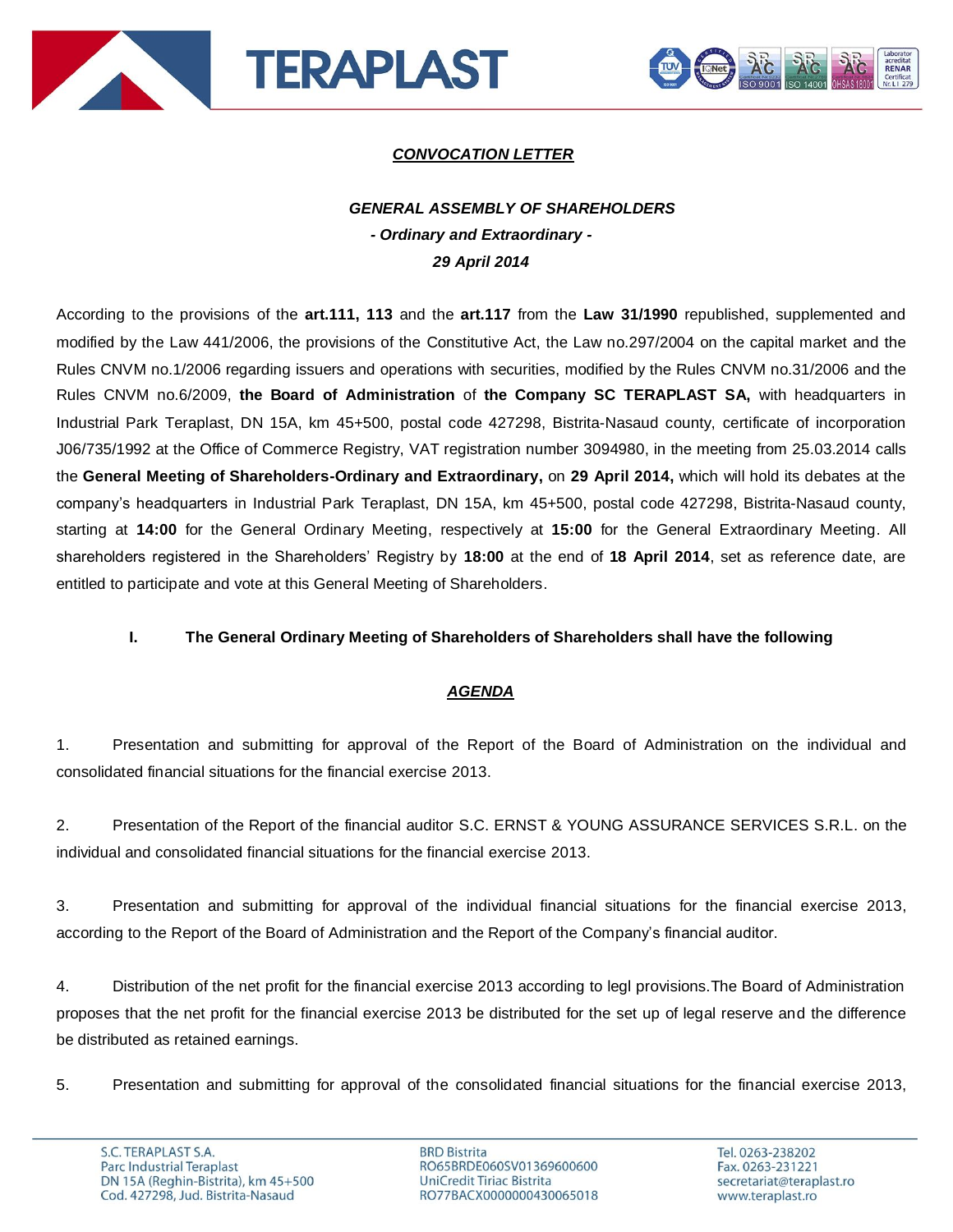according to the Report of the Board of Administration and the Report of the Company's financial auditor.

6. Discharge of the Company's Board of Administration for the financial exercise 2013.

7. Presentation and submitting for approval of the Budget of Revenues and Expenses for the financial exercise 2014.

8. Presentation and submitting for approval of the Investment Program for the financial exercise 2014.

9. Establishing the remuneration level of the members of the Board of Administration for 2014.

10. Establishing the registration date which serves to identify the shareholders who will be affected by the decisions adopted by the General Ordinary Meeting of Shareholders. The date proposed by the Board of Administration is 19 May 2014.

11. Assigning the president of the Board of Administration to sign in the name and for all shareholders present at the meeting the A.G.O.A. Decision.

12. Assigning the Company's legal adviser, Mrs. Kinga Vaida, holder of the ID series X.B. no.370326, issued by Bistrita Police on 26.06.2012, to accomplish all procedures on the registration of the A.G.O.A. Decision at the Office of Commerce Registry from Bistrita-Nasaud Law Court and to publish it in Romania's Official Gazette, Part IV.

### **II. The General Extraordinary Meeting of Shareholders shall have the following:**

#### *AGENDA:*

1. Approval of the maximum limit of indebtedness that the company can contract in the financial exercise 2014 and the approval of the warranty of credit and/or leasing contracts which are going to be accessed within the limit established, with security interest in real estate/pledge, assignments of current and future receivables rights, assignments related to current and future cash, resulting from current accounts and assignments of rights resulted from the insurance policies. The proposal of the Board of Administration is that this limit of indebtedness reach the total value of 68.000.000 lei.

2. Assigning the Board of Administration that, up to the maximum limit of indebtedness approved, it should accomplish, in the name and for the Company, all the actions and steps necessary or useful in order to fulfill the facts approved at point 1 from the present decision. In this regard, the Board of Administration shall issue decisions on: accessing some bank credits, concluding some credit/leasing contracts, extending the bank credit/leasing contracts accessed, establishing the warranty structure for the credit/ leasing contracts accessed/extended, restructure/reschedule of the credits granted, change of structure of the warranties of the existing credits in balance, empowering the persons who will sign in the name and for the Company TERAPLAST S.A. the credit contracts/ leasing contracts /warranty contracts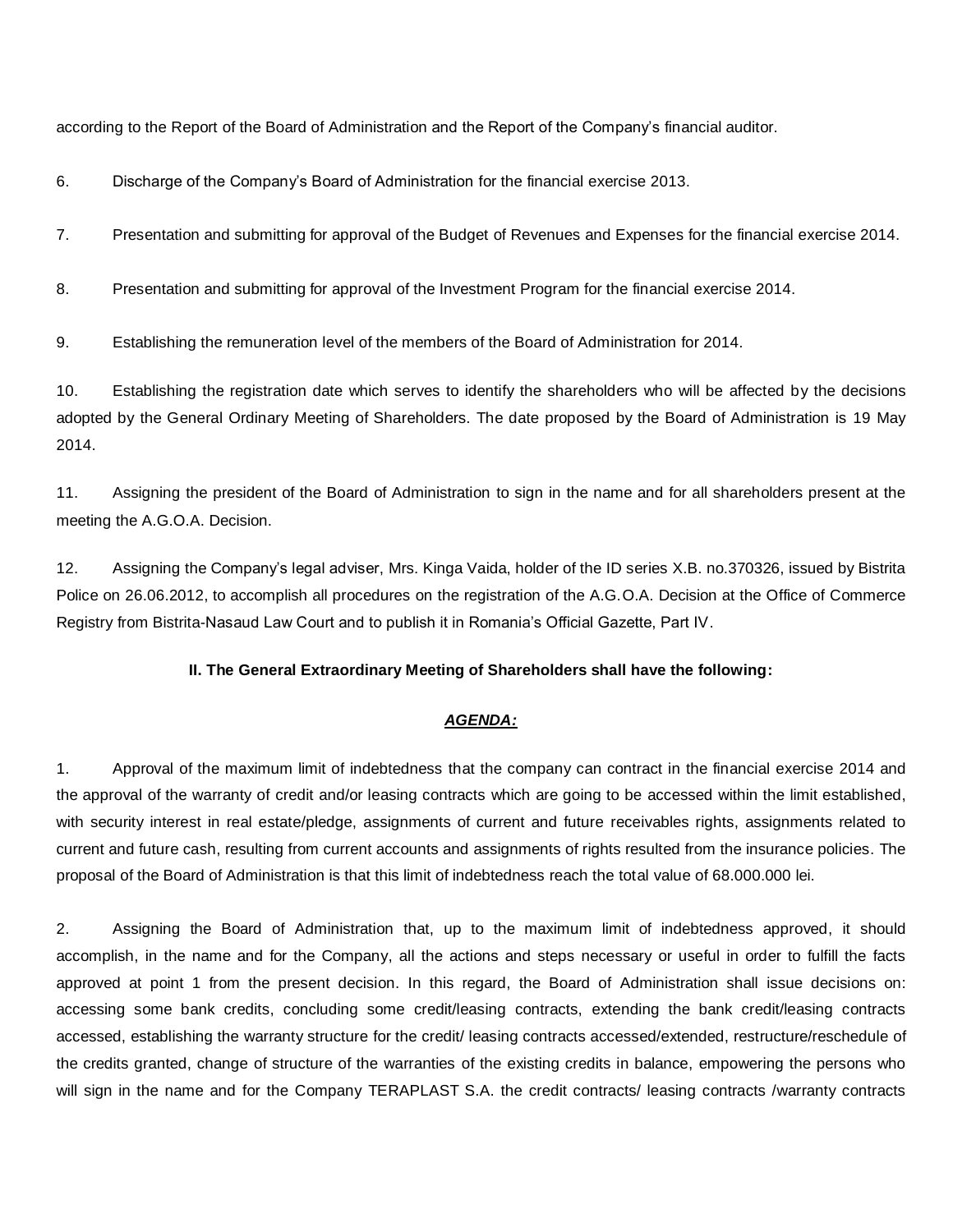/additional acts to the credit/leasing contracts, as well as any other documents or instruments which are accessory, related to or to which reference is made in the credit/leasing contracts, warranty contracts or any other documents as well as to sign any other application forms, requests which might be necessary or useful regarding these bank transactions.

3. Ratification of the Decision of the Board of Administration no. 4 from 10 February 2014, according to which the following was approved:

a. Concluding by the Company, as Borrower/Garantor, with **BRD – Groupe Societe Generale SA**, as creditor, a credit contract, to contract by the Company a credit of **1.000.000 eur**, in order to finance the current activity ("Seasonal Credit "), for a period of 10 months (final due on 30.11.2014), which shall be guaranteed by setting up the following guarantees:

- Mortgage on a real estate consisting of constructions and land situated in Constanta, owned by Teraplast, registered in the Land Registry no.200787/Constanta - No. of old Land Registry 18691 (e :100071) and Land Registry no. 208912/Constanta - No.of old Land Registry 18691 (e :18691) old cadastral no.: 9649, cadastral no. 5438 and 208912, 208912 –C1, evaluated in December 2013 at a market value of 380.000 eur;

The assignment of all receivables/collection rights representing all the rights and interests, current and future collections and revenues belonging to the company Teraplast, arising from the contracts concluded with its partners, at a market value (collections estimated for 2014) of 15.807 keur;

Mortgage on the movables consisting of stocks situated in Saratel, owned by Teraplast;

Pledge on the current and future accounts of Teraplast, open at BRD - Groupe Societe Generale SA.

b. Assigning Mr. Alexandru Stanean as Deputy General Manager as well as Mrs. Eniko-Edit Orban as the Company's Financial Manager in order to achieve the following steps:

negotiate, sign, perfect, release and prepare (in original, where is the case) in the name and for the Company the Credit Contract and its additional acts, the Warranty Contract and its additional acts as well as all the documents, confirmations and documents related to them as well as any modification acts of them in order to achieve the resolutions adopted in the current decision.

to take all actions related to the registration of the Warranty Contracts or their amendments to the Pledge Electronic Archive and/or the competent Land Registry and/or the competent Commerce Registry and/or the Company's shareholder registry and/or related to the notification and/or accomplishing any other necessary procedure in front of any other competent authority or third parties interested, as well as to publish the current Decision in Romania's Official Gazette, Part IV; and

in general, to take all actions and steps necessary or useful for the transaction taking into account the documents mentioned in the resolutions from above.

c. Assigning Mr. Simion Traian, President of the Board of Administration, to sign the Decision of the Board of Administration.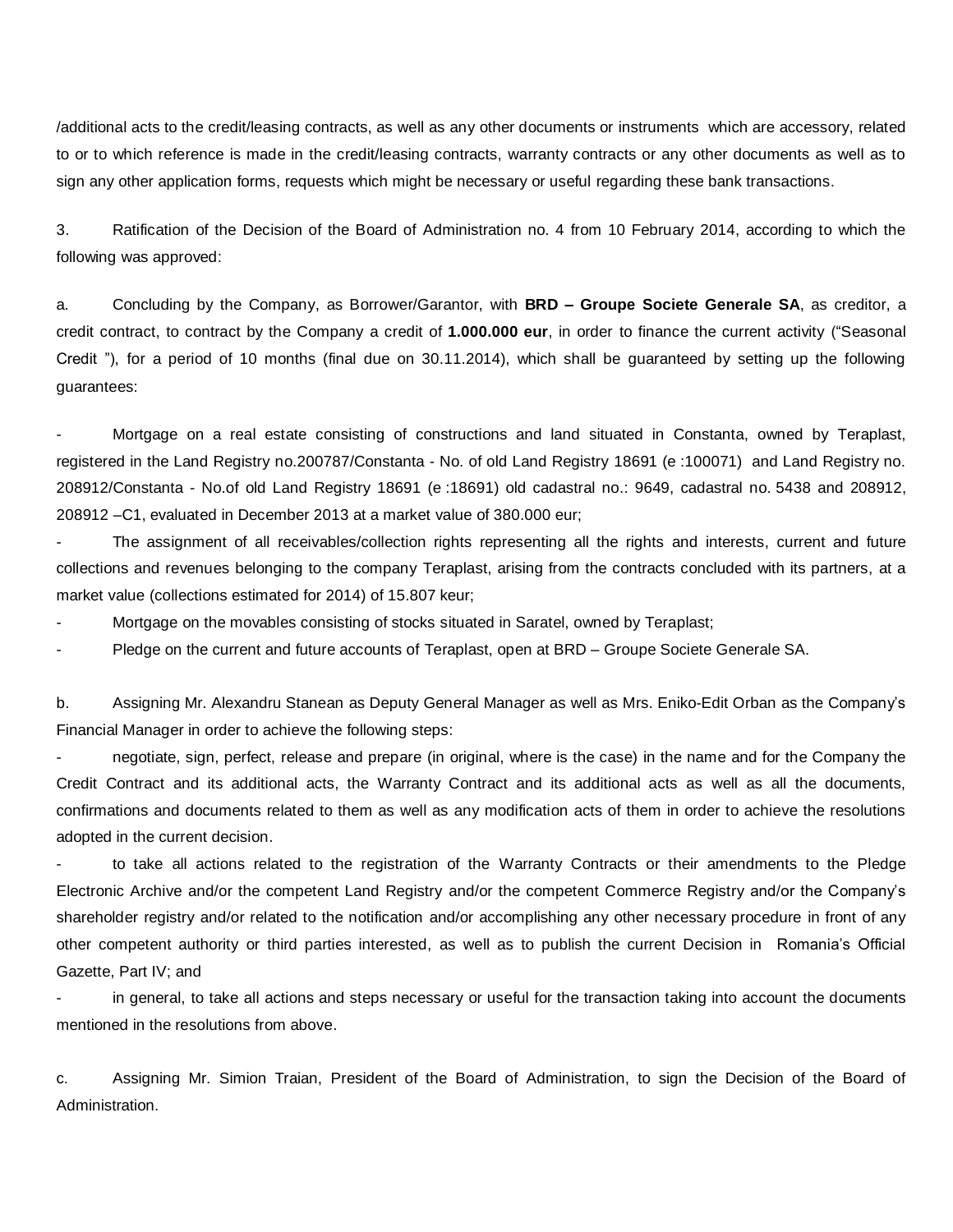d. Assigning the Company's legal adviser, Mrs. Kinga Vaida, holder of the ID series X.B. no.370326, issued by Bistrita Police on 26.06.2012, to accomplish all procedures on the handing in and registration of the Decision of the Board of Administration at the Office of Commerce Registry from Bistrita-Nasaud Law Court.

4. Establishing the registration date which serves to identify the shareholders who will be affected by the decisions adopted by the decisions adopted by the General Extraordinary Meeting of Shareholders. The date proposed by the Board of Administration is 19 May 2014.

5. Assigning the president of the Board of Administration to sign in the name and for all shareholders present at the meeting the A.G.E.A. Decision.

6. Assigning the Company's legal adviser, Mrs. Kinga Vaida, holder of the ID series X.B. no.370326, issued by Bistrita Police on 26.06.2012, to accomplish all procedures on the registration of the A.G.E.A. Decision at the Office of Commerce Registry from Bistrita-Nasaud Law Court and to publish it in Romania's Official Gazette, Part IV.

(1) One or more shareholders representing, individually or together, at least 5% from the company capital, have the right (i) to introduce items on the agenda of the General Meeting of Shareholders, on condition that each item be accompanied by an explanation or a decision draft proposed to be adopted by the General Meeting of Shareholders; (ii) to present decision drafts for the items included or proposed to be included on the agenda of the General Meeting;

(2) The rights stated at paragraph (1) can be exercised only in writing, and the documents will be submitted in a closed envelope at the company's headquarters from Industrial Park Teraplast, DN 15A, km 45+500, postal code 427298, Bistrita-Nasaud county or sent by courier or by electronic means with the extended electronic signature attached, to the e-mail address, [office@teraplast.ro.](mailto:office@teraplast.ro)

(3) The shareholders can exercise their rights stated at paragraph (1) letter (i) and (ii) within 15 days at the most from the date of publishing the present convocation letter, respectively by **11 April 2014** at the latest. Each shareholder has the right to ask questions on the items from the agenda of the General Meeting of Shareholders, and the company will answer the questions asked by the shareholders during the Meeting. The questions will be submitted in a closed envelope at the company's headquarters from Industrial Park Teraplast, DN 15A, km 45+500, postal code 427298, Bistrita-Nasaud county or sent by courier or by electronic means with the extended electronic signature attached, to the e-mail address, [office@teraplast.ro,](mailto:office@teraplast.ro) by **28 April 2014** including.

The shareholders can participate in person or they can be represented at the General Meeting of Shareholders either by their legal representatives or by other representatives who were given a special proxy, according to the conditions of the art.243 from the Law no.297/2004 on the capital market. The shareholders' access is allowed with the simple test of their identity, in the case of shareholders physical persons with their ID or in the case of legal persons and represented physical persons shareholders, with a special proxy given to the physical person who represents them.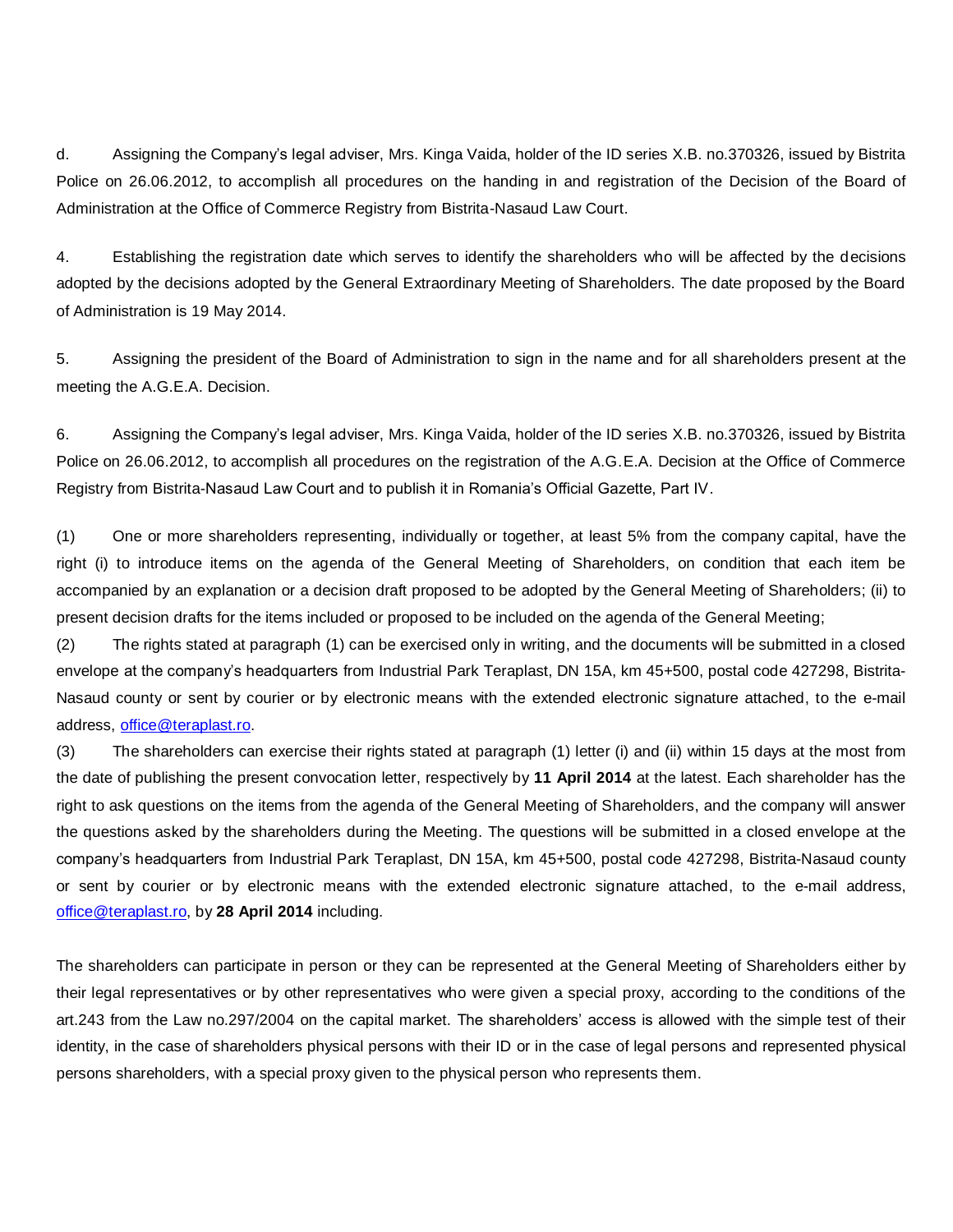According to art.  $11<sup>1</sup>$  from CNVM rules no. 6/2009 regarding exercising certain rights of shareholders at the general meetings of companies, in the case of legal persons shareholders, the position of legal representative is proven by an excerpt issued by the commerce registry, presented in original or certified copy or any other document, in original or in certified copy, issued by a competent authority from the state where the shareholder is legally incorporated, which certifies the position of legal representative. The documents which certify the position of legal representative of the legal person shareholder shall be issued 3 months at the latest before the date of publication of the convocation letter of the general meeting of shareholders. The documents which certify the position of legal representative prepared in a foreign language, other than English, shall be accompanied by a translation made by a certified translator in Romanian or English.

The provisions of the art. 11<sup>1</sup> from CNVM rules no. 6/2009 regarding exercising certain rights of shareholders at the general meetings of companies apply correspondingly also to prove the position of legal representative of the shareholder who proposes the introduction of new points on the agenda of the general meeting of shareholders or who asks the issuer questions regarding points from the agenda of the general meeting of shareholders."

The shareholders can also vote the items from the agenda by mail, the ballot, filled in and signed accordingly, shall be sent in a closed envelope to the company's headquarters from Industrial Park Teraplast, DN 15A, km 45+500, postal code 427298, Bistrita-Nasaud county, and it must arrive at the company's headquarters by **27 April 2014** at 14:00 for A.G.O.A., respectively at 15:00 for A.G.E.A.at the latest**.**

The special proxy applications which will be used for the vote by representation, as well as the applications used for the vote by mail will be available to the shareholders both in Romanian and in English at the company's address from Industrial Park Teraplast, DN 15A, km 45+500, postal code 427298, during working days, between **08.00 – 16.30** and on the company's webpage : [www.teraplast.ro,](http://www.teraplast.ro/) Category « Shareholders », Section « A.G.A Proxies», starting with **28 March 2014.**

The special proxies and the applications of ballots by mail will be submitted in original either in Romanian or in English at the company's headquarters from, Industrial Park Teraplast, DN 15A, km 45+500, postal code 427298, Bistrita-Nasaud county by **27 April 2014** at 14:00 for A.G.O.A., respectively at 15:00 for A.G.E.A.**.** One copy will be given to the representative, one will remain at the company and the third copy will be kept by the shareholder. The shareholders can also appoint their representative by electronic means, the notification of the assignment by electronic means can be made at the e-mail address [office@teraplast.ro,](mailto:office@teraplast.ro) with the extended electronic signature attached.

The documents and information materials as well as the decision drafts on the problems from the agenda of the General Meeting of Shareholders will be available to the shareholders at the company's headquarters from Industrial ParkTeraplast, DN 15A, km 45+500, postal code 427298, Bistrita-Nasaud county, during working days, between **08:00 – 16:30** and on the company's webpage : [www.teraplast.ro,](http://www.teraplast.ro/) Category « Investor relations », Section «Information for shareholders»., starting with **28 March 2014.**